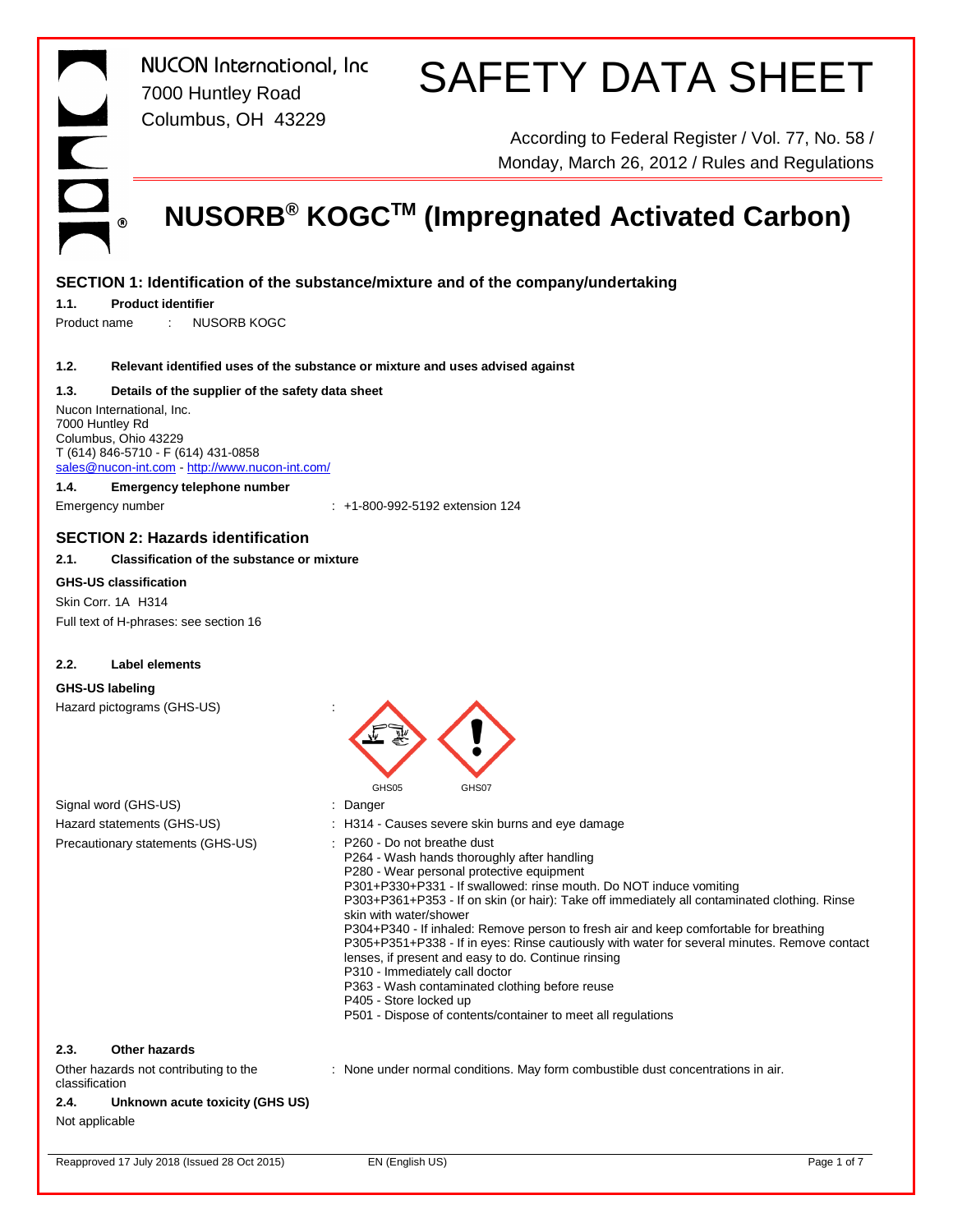# SAFETY DATA SHEET

According to Federal Register / Vol. 77, No. 58 / Monday, March 26, 2012 / Rules and Regulations

## **NUSORB® KOGCTM (Impregnated Activated Carbon)**

#### **SECTION 3: Composition/Information on ingredients**

**3.1. Substance**

Not applicable

**3.2. Mixture**

| Name                | <b>Product identifier</b> | %       | <b>GHS-US classification</b>                     |
|---------------------|---------------------------|---------|--------------------------------------------------|
| Carbon              | (CAS No) 7440-44-0        | $>= 90$ | Not classified                                   |
| Potassium Carbonate | (CAS No) 584-08-7         | $>= 10$ | Acute Tox. 4 (Oral), H302<br>Skin Corr. 1A. H314 |

Full text of H-phrases: see section 16

| <b>SECTION 4: First aid measures</b>                                         |                                                                                                                                                                                     |
|------------------------------------------------------------------------------|-------------------------------------------------------------------------------------------------------------------------------------------------------------------------------------|
| 4.1.<br>Description of first aid measures                                    |                                                                                                                                                                                     |
| First-aid measures general                                                   | : Call a POISON CENTER or doctor/physician.                                                                                                                                         |
| First-aid measures after inhalation                                          | Remove victim to fresh air and keep at rest in a position comfortable for breathing. Call a<br>POISON CENTER or doctor/physician if you feel unwell.                                |
| First-aid measures after skin contact                                        | : If skin irritation persists, call a physician. If on skin, rinse well with water. If on clothes, remove<br>clothes. Wash contaminated clothing before reuse.                      |
| First-aid measures after eye contact                                         | : Rinse cautiously with water for several minutes. Remove contact lenses, if present and easy to<br>do. Continue rinsing. If eye irritation persists: Get medical advice/attention. |
| First-aid measures after ingestion                                           | : Rinse mouth. Do not induce vomiting. Call a physician immediately.                                                                                                                |
| 4.2.<br>Most important symptoms and effects, both acute and delayed          |                                                                                                                                                                                     |
| Symptoms/injuries after inhalation                                           | : May cause irritation to the respiratory tract, sneezing, coughing, burning sensation of throat<br>with constricting sensation of the larynx and difficulty in breathing.          |
| Symptoms/injuries after skin contact                                         | Slight irritation.                                                                                                                                                                  |
| Symptoms/injuries after eye contact                                          | : Causes serious eye irritation.                                                                                                                                                    |
| 4.3.<br>No additional information available                                  | Indication of any immediate medical attention and special treatment needed                                                                                                          |
| <b>SECTION 5: Firefighting measures</b>                                      |                                                                                                                                                                                     |
| 5.1.<br><b>Extinguishing media</b>                                           |                                                                                                                                                                                     |
| Suitable extinguishing media                                                 | : Dry powder. Water spray. Foam.                                                                                                                                                    |
| 5.2.<br>Special hazards arising from the substance or mixture                |                                                                                                                                                                                     |
| <b>Explosion hazard</b>                                                      | : Avoid raising powdered materials into airborne dust, creating an explosion hazard.                                                                                                |
|                                                                              |                                                                                                                                                                                     |
| 5.3.<br><b>Advice for firefighters</b>                                       |                                                                                                                                                                                     |
| Firefighting instructions                                                    | : Evacuate area. Eliminate all ignition sources if safe to do so. Exercise caution when fighting<br>any chemical fire.                                                              |
| Protection during firefighting                                               | : Do not attempt to take action without suitable protective equipment.                                                                                                              |
| <b>SECTION 6: Accidental release measures</b>                                |                                                                                                                                                                                     |
| 6.1.<br>Personal precautions, protective equipment and emergency procedures  |                                                                                                                                                                                     |
| General measures                                                             | : May form combustible dust concentrations in air.                                                                                                                                  |
| 6.1.1.<br>For non-emergency personnel<br>No additional information available |                                                                                                                                                                                     |
| 6.1.2.<br>For emergency responders                                           |                                                                                                                                                                                     |
| Protective equipment                                                         | : Avoid breathing dust.                                                                                                                                                             |
| Emergency procedures                                                         | : Stop release.                                                                                                                                                                     |
|                                                                              |                                                                                                                                                                                     |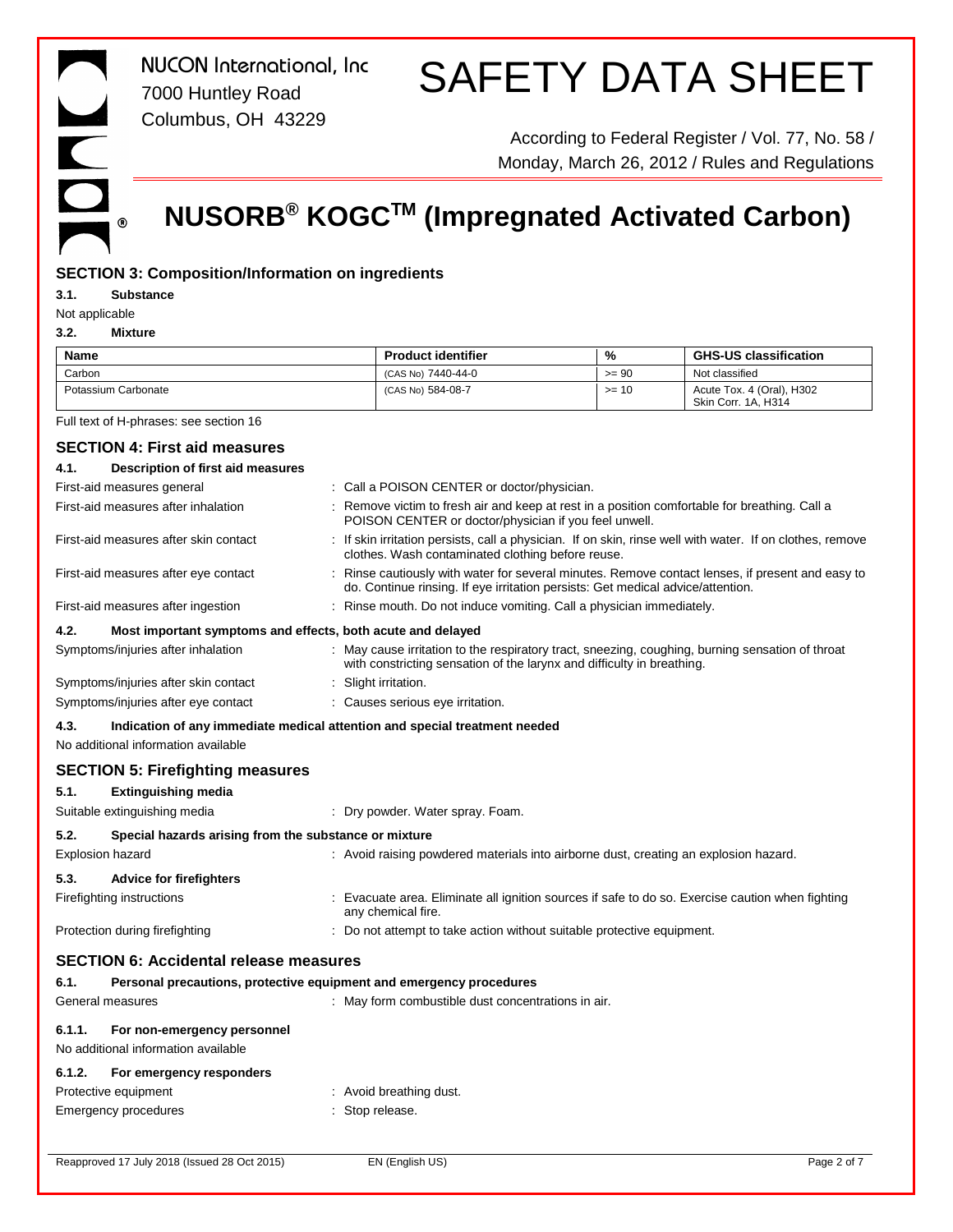| ര | <b>NUSORB® KOG</b>                      |
|---|-----------------------------------------|
|   | 7000 Huntley Road<br>Columbus, OH 43229 |
|   | NUCON International, Inc                |

SAFETY DATA SHEET

According to Federal Register / Vol. 77, No. 58 / Monday, March 26, 2012 / Rules and Regulations

## **NUSORB® KOGCTM (Impregnated Activated Carbon)**

| 6.2.         | <b>Environmental precautions</b>                             |                                                                                                                                                                                                                                                  |
|--------------|--------------------------------------------------------------|--------------------------------------------------------------------------------------------------------------------------------------------------------------------------------------------------------------------------------------------------|
|              | Avoid release to the environment.                            |                                                                                                                                                                                                                                                  |
| 6.3.         | Methods and material for containment and cleaning up         |                                                                                                                                                                                                                                                  |
|              | Methods for cleaning up                                      | : On land, sweep or shovel into suitable containers. Flush spill area with water spray.                                                                                                                                                          |
| 6.4.         | <b>Reference to other sections</b>                           |                                                                                                                                                                                                                                                  |
|              | No additional information available                          |                                                                                                                                                                                                                                                  |
|              | <b>SECTION 7: Handling and storage</b>                       |                                                                                                                                                                                                                                                  |
| 7.1.         | <b>Precautions for safe handling</b>                         |                                                                                                                                                                                                                                                  |
|              | Additional hazards when processed                            | : Avoid dust formation. Do not breathe dust.                                                                                                                                                                                                     |
|              | Precautions for safe handling                                | No open flames. No smoking. Use only outdoors or in a well-ventilated area. Do not get in<br>eyes, on skin, or on clothing. Do not breathe dust. Avoid contact during pregnancy/while<br>nursing. Use personal protective equipment as required. |
|              | Hygiene measures                                             | Do not eat, drink or smoke when using this product. Wash hands thoroughly after handling.<br>Wash contaminated clothing before reuse. Contaminated work clothing should not be allowed<br>out of the workplace.                                  |
| 7.2.         | Conditions for safe storage, including any incompatibilities |                                                                                                                                                                                                                                                  |
|              | Technical measures                                           | : Comply with applicable regulations.                                                                                                                                                                                                            |
|              | Storage conditions                                           | Keep only in the original container in a cool, well ventilated place away from: moisture.                                                                                                                                                        |
|              | Incompatible materials                                       | Keep away from strong oxidizers. copper. Fluorine. reactive metals (AI, K, Zn ). Avoid all<br>inorganic mineral acids.                                                                                                                           |
| Storage area |                                                              | Store in a well-ventilated place.                                                                                                                                                                                                                |
|              | Special rules on packaging                                   | Store in a closed container.                                                                                                                                                                                                                     |
| 7.3.         | Specific end use(s)                                          |                                                                                                                                                                                                                                                  |
|              | No additional information available                          |                                                                                                                                                                                                                                                  |

#### **SECTION 8: Exposure controls/personal protection**

#### **8.1. Control parameters**

| <b>NUSORB KOGC (7440-44-0)</b>               |                                                                                                                                                                          |  |  |
|----------------------------------------------|--------------------------------------------------------------------------------------------------------------------------------------------------------------------------|--|--|
| <b>ACGIH</b>                                 | Not applicable                                                                                                                                                           |  |  |
| <b>OSHA</b>                                  | Not applicable                                                                                                                                                           |  |  |
| Carbon (7440-44-0)                           |                                                                                                                                                                          |  |  |
| <b>ACGIH</b>                                 | Not applicable                                                                                                                                                           |  |  |
| <b>OSHA</b>                                  | Not applicable                                                                                                                                                           |  |  |
| Potassium Carbonate (584-08-7)               |                                                                                                                                                                          |  |  |
| <b>ACGIH</b>                                 | Not applicable                                                                                                                                                           |  |  |
| <b>OSHA</b>                                  | Not applicable                                                                                                                                                           |  |  |
| 8.2.<br><b>Exposure controls</b>             |                                                                                                                                                                          |  |  |
| Personal protective equipment                | : Wash hands thoroughly after handling.                                                                                                                                  |  |  |
| Eye protection                               | Chemical goggles or face shield.                                                                                                                                         |  |  |
| Skin and body protection                     | : Wear suitable protective clothing.                                                                                                                                     |  |  |
| Respiratory protection                       | In case of inadequate ventilation wear respiratory protection. Where exposure through<br>inhalation may occur from use, respiratory protection equipment is recommended. |  |  |
| Consumer exposure controls                   | : Avoid contact during pregnancy/while nursing.                                                                                                                          |  |  |
| Reapproved 17 July 2018 (Issued 28 Oct 2015) | EN (English US)<br>Page 3 of 7                                                                                                                                           |  |  |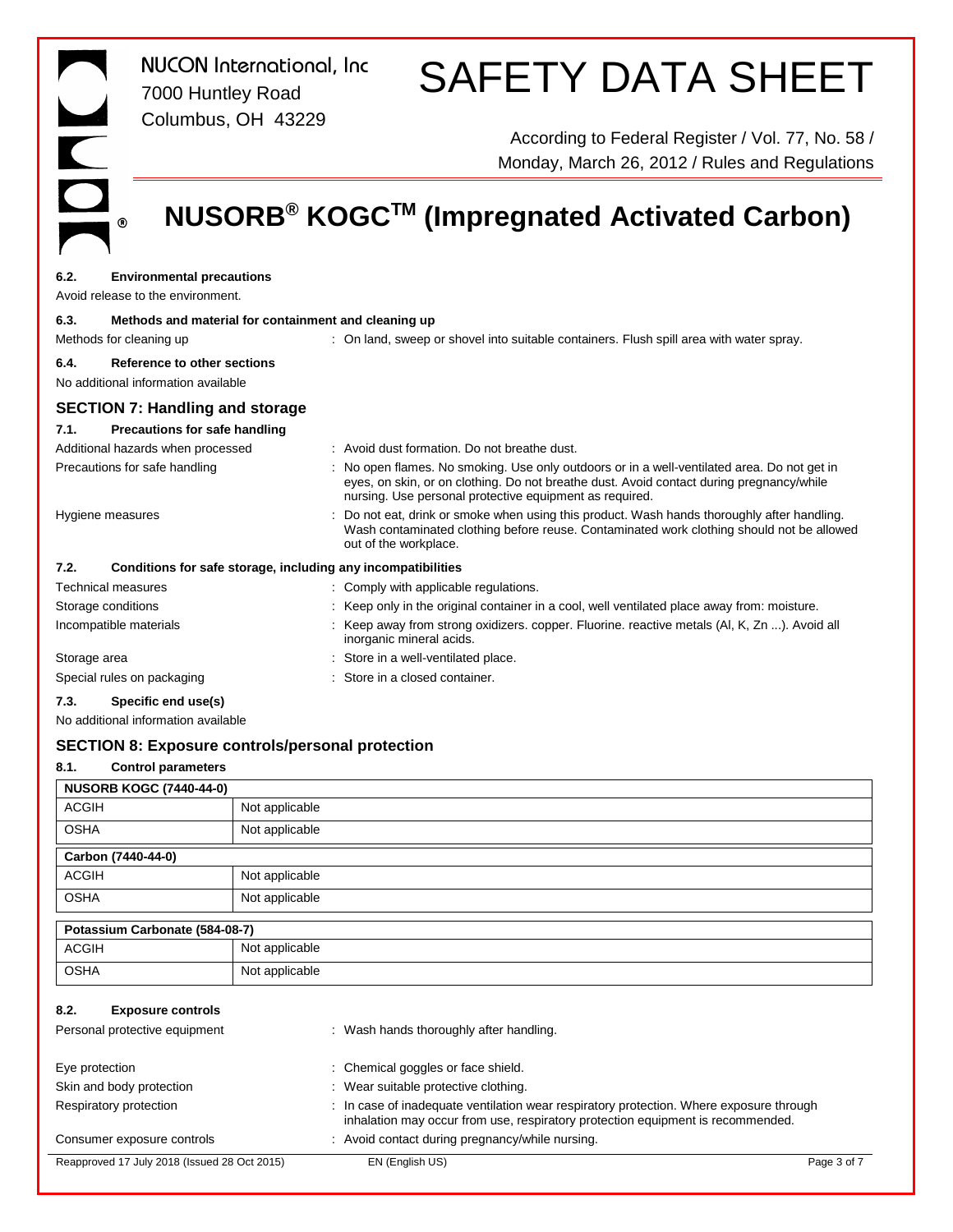$^{\circ}$ 

*NUCON International, Inc* 7000 Huntley Road Columbus, OH 43229

# SAFETY DATA SHEET

According to Federal Register / Vol. 77, No. 58 / Monday, March 26, 2012 / Rules and Regulations

## **NUSORB® KOGCTM (Impregnated Activated Carbon)**

Other information **can be a constructed in the constructed of the constructed in the constructed in the constructed in the constructed in the constructed in the constructed in the constructed in the construction of the con** 

#### **SECTION 9: Physical and chemical properties**

| Information on basic physical and chemical properties<br>9.1. |                                                                                                                |
|---------------------------------------------------------------|----------------------------------------------------------------------------------------------------------------|
| Physical state                                                | : Solid                                                                                                        |
| Appearance                                                    | granular. Pellets/tablets. Powder.                                                                             |
| Color                                                         | Black dark gray                                                                                                |
| Odor                                                          | : odorless                                                                                                     |
| Odor threshold                                                | No data available                                                                                              |
| рH                                                            | No data available                                                                                              |
| Relative evaporation rate (butyl acetate=1)                   | : No data available                                                                                            |
| Melting point                                                 | 3550 °C<br>$\ddot{\phantom{a}}$                                                                                |
| Freezing point                                                | : No data available                                                                                            |
| Boiling point                                                 | No data available                                                                                              |
| Flash point                                                   | No data available                                                                                              |
| Auto-ignition temperature                                     | : 450 °C                                                                                                       |
| Decomposition temperature                                     | No data available                                                                                              |
| Flammability (solid, gas)                                     | : No data available                                                                                            |
| Vapor pressure                                                | $\cdot$ 0                                                                                                      |
| Relative vapor density at 20 °C                               | No data available                                                                                              |
| Relative density                                              | No data available                                                                                              |
| Specific gravity / density                                    | $(400 - 600)$ g/l                                                                                              |
| Solubility                                                    | : insoluble in water.<br>Water: Solubility in water of component(s) of the mixture :<br>•: 1120 g/l (at 20 °C) |
| Log Pow                                                       | No data available                                                                                              |
| Log Kow                                                       | : No data available                                                                                            |
| Viscosity, kinematic                                          | : No data available                                                                                            |
| Viscosity, dynamic                                            | : No data available                                                                                            |
| <b>Explosive properties</b>                                   | : No data available.                                                                                           |
| Oxidizing properties                                          | No data available.                                                                                             |
| <b>Explosion limits</b>                                       | : No data available                                                                                            |
| 9.2.<br><b>Other information</b>                              |                                                                                                                |
| VOC content                                                   | $: 1\%$                                                                                                        |
|                                                               |                                                                                                                |

#### **SECTION 10: Stability and reactivity**

#### **10.1. Reactivity**

No additional information available

#### **10.2. Chemical stability**

Stable under normal conditions.

#### **10.3. Possibility of hazardous reactions**

No additional information available

#### **10.4. Conditions to avoid**

Moisture. Avoid dust formation.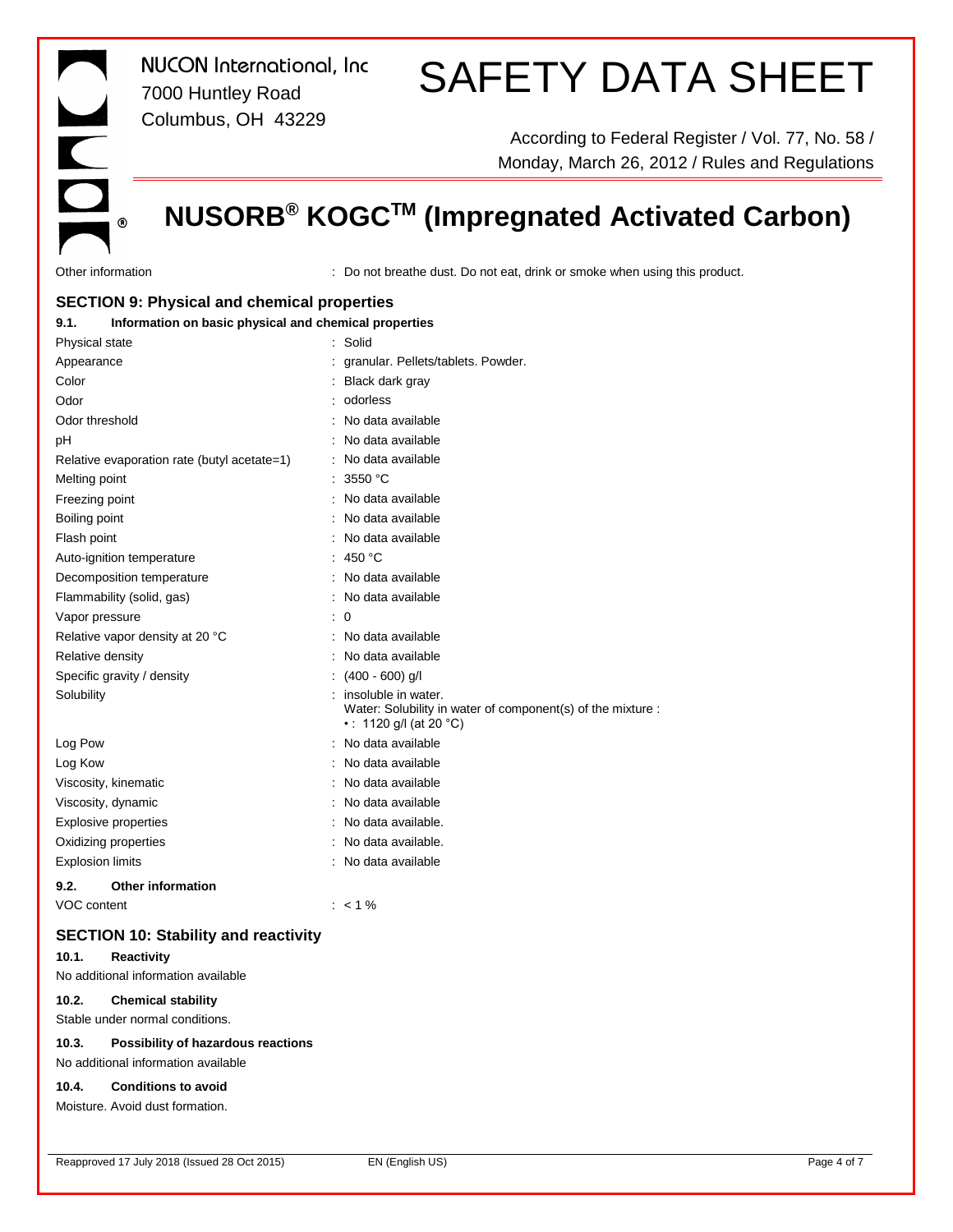# SAFETY DATA SHEET

According to Federal Register / Vol. 77, No. 58 / Monday, March 26, 2012 / Rules and Regulations

# $^{\circ}$

## **NUSORB® KOGCTM (Impregnated Activated Carbon)**

#### **10.5. Incompatible materials**

Strong oxidizers. Fluorine. Avoid all inorganic mineral acids.

#### **10.6. Hazardous decomposition products**

Carbon monoxide. Carbon dioxide.

#### **SECTION 11: Toxicological information**

#### **11.1. Information on toxicological effects**

| Acute toxicity                                         | Not classified                                                                                                                                                                                                                                                          |
|--------------------------------------------------------|-------------------------------------------------------------------------------------------------------------------------------------------------------------------------------------------------------------------------------------------------------------------------|
| Carbon (7440-44-0)                                     |                                                                                                                                                                                                                                                                         |
| LD50 oral rat                                          | > 10000 mg/kg                                                                                                                                                                                                                                                           |
| Potassium Carbonate (584-08-7)                         |                                                                                                                                                                                                                                                                         |
| LD50 oral rat                                          | 1870 mg/kg                                                                                                                                                                                                                                                              |
| ATE US (oral)                                          | 1870.000 mg/kg body weight                                                                                                                                                                                                                                              |
| Skin corrosion/irritation                              | Causes severe skin burns and eye damage.                                                                                                                                                                                                                                |
| Serious eye damage/irritation                          | Not classified                                                                                                                                                                                                                                                          |
| Respiratory or skin sensitization                      | Not classified                                                                                                                                                                                                                                                          |
| Germ cell mutagenicity                                 | Not classified                                                                                                                                                                                                                                                          |
| Carcinogenicity                                        | Not classified                                                                                                                                                                                                                                                          |
| Reproductive toxicity                                  | Not classified                                                                                                                                                                                                                                                          |
| Specific target organ toxicity (single exposure)       | Not classified                                                                                                                                                                                                                                                          |
| Specific target organ toxicity (repeated<br>exposure)  | Not classified                                                                                                                                                                                                                                                          |
| Aspiration hazard                                      | Not classified                                                                                                                                                                                                                                                          |
| Potential Adverse human health effects and<br>symptoms | Harmful if swallowed. Harmful if inhaled.                                                                                                                                                                                                                               |
| Symptoms/injuries after inhalation                     | May cause irritation to the respiratory tract, sneezing, coughing, burning sensation of throat<br>with constricting sensation of the larynx and difficulty in breathing.                                                                                                |
| Symptoms/injuries after skin contact                   | Slight irritation.                                                                                                                                                                                                                                                      |
| Symptoms/injuries after eye contact                    | : Causes serious eye irritation.                                                                                                                                                                                                                                        |
| <b>SECTION 12: Ecological information</b>              |                                                                                                                                                                                                                                                                         |
| 12.1.<br><b>Toxicity</b>                               |                                                                                                                                                                                                                                                                         |
| Ecology - water                                        | Harmful to aquatic life. Toxic to aquatic life. May cause long lasting harmful effects to aquatic<br>life. Harmful to aquatic life with long lasting effects. Toxic to aquatic life with long lasting effects.<br>Very toxic to aquatic life with long lasting effects. |
| 12.2.<br>Persistence and degradability                 |                                                                                                                                                                                                                                                                         |
| Carbon (7440-44-0)                                     |                                                                                                                                                                                                                                                                         |
| Persistence and degradability                          | Not established.                                                                                                                                                                                                                                                        |
| Potassium Carbonate (584-08-7)                         |                                                                                                                                                                                                                                                                         |
| Persistence and degradability                          | May cause long-term adverse effects in the environment.                                                                                                                                                                                                                 |
| 12.3.<br><b>Bioaccumulative potential</b>              |                                                                                                                                                                                                                                                                         |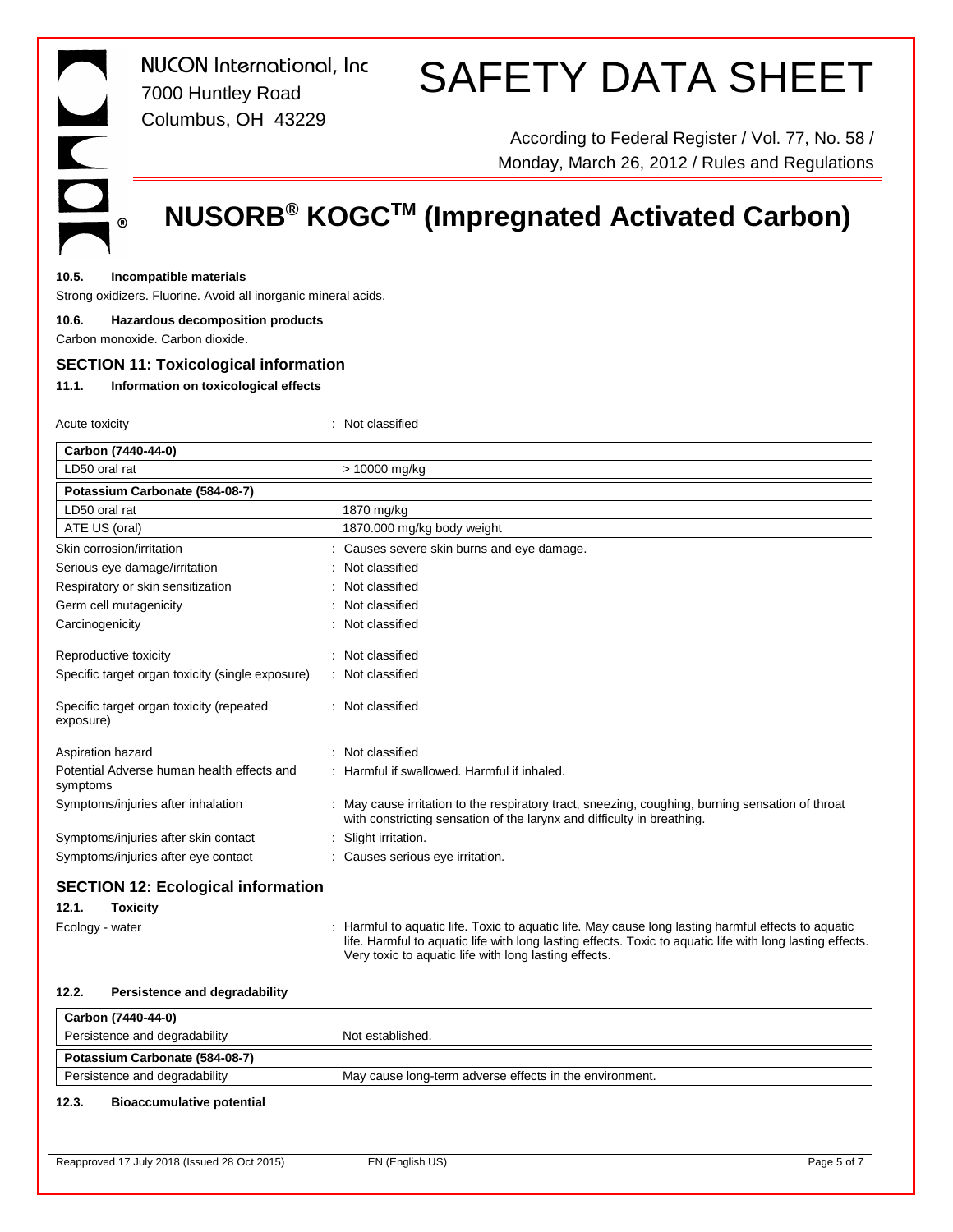ION !  $^{\circ}$ 

*NUCON International, Inc* 7000 Huntley Road Columbus, OH 43229

# SAFETY DATA SHEET

According to Federal Register / Vol. 77, No. 58 / Monday, March 26, 2012 / Rules and Regulations

## **NUSORB® KOGCTM (Impregnated Activated Carbon)**

| Carbon (7440-44-0)                                                                                                                        |                                                                                                               |             |
|-------------------------------------------------------------------------------------------------------------------------------------------|---------------------------------------------------------------------------------------------------------------|-------------|
| Bioaccumulative potential                                                                                                                 | Not established.                                                                                              |             |
| <b>Mobility in soil</b><br>12.4.<br>No additional information available                                                                   |                                                                                                               |             |
| 12.5.<br>Other adverse effects<br>Effect on ozone layer                                                                                   |                                                                                                               |             |
| Effect on the global warming                                                                                                              | : No known ecological damage caused by this product.                                                          |             |
| <b>SECTION 13: Disposal considerations</b><br>Waste treatment methods<br>13.1.                                                            |                                                                                                               |             |
| Waste disposal recommendations                                                                                                            | : Dispose of contents/container to meet all regulations.                                                      |             |
| <b>SECTION 14: Transport information</b><br>In accordance with DOT<br>Not evaluated<br><b>Additional information</b><br>Other information | : No supplementary information available.                                                                     |             |
| <b>ADR</b><br>No additional information available                                                                                         |                                                                                                               |             |
| <b>Transport by sea</b><br>No additional information available                                                                            |                                                                                                               |             |
| Air transport<br>No additional information available                                                                                      |                                                                                                               |             |
| <b>SECTION 15: Regulatory information</b>                                                                                                 |                                                                                                               |             |
| 15.1. US Federal regulations                                                                                                              |                                                                                                               |             |
| Carbon (7440-44-0)                                                                                                                        |                                                                                                               |             |
| Listed on the United States TSCA (Toxic Substances Control Act) inventory                                                                 |                                                                                                               |             |
| Potassium Carbonate (584-08-7)                                                                                                            |                                                                                                               |             |
| Listed on the United States TSCA (Toxic Substances Control Act) inventory                                                                 |                                                                                                               |             |
| 15.2. International regulations<br><b>CANADA</b>                                                                                          |                                                                                                               |             |
| Carbon (7440-44-0)                                                                                                                        |                                                                                                               |             |
| Listed on the Canadian DSL (Domestic Substances List)                                                                                     |                                                                                                               |             |
| <b>WHMIS Classification</b>                                                                                                               | Uncontrolled product according to WHMIS classification criteria                                               |             |
| Potassium Carbonate (584-08-7)<br>Listed on the Canadian DSL (Domestic Substances List)                                                   |                                                                                                               |             |
| <b>WHMIS Classification</b>                                                                                                               | Class D Division 2 Subdivision B - Toxic material causing other toxic effects<br>Class E - Corrosive Material |             |
| <b>EU-Regulations</b>                                                                                                                     |                                                                                                               |             |
| Carbon (7440-44-0)                                                                                                                        |                                                                                                               |             |
|                                                                                                                                           | Listed on the EEC inventory EINECS (European Inventory of Existing Commercial Chemical Substances)            |             |
| Reapproved 17 July 2018 (Issued 28 Oct 2015)                                                                                              | EN (English US)                                                                                               | Page 6 of 7 |